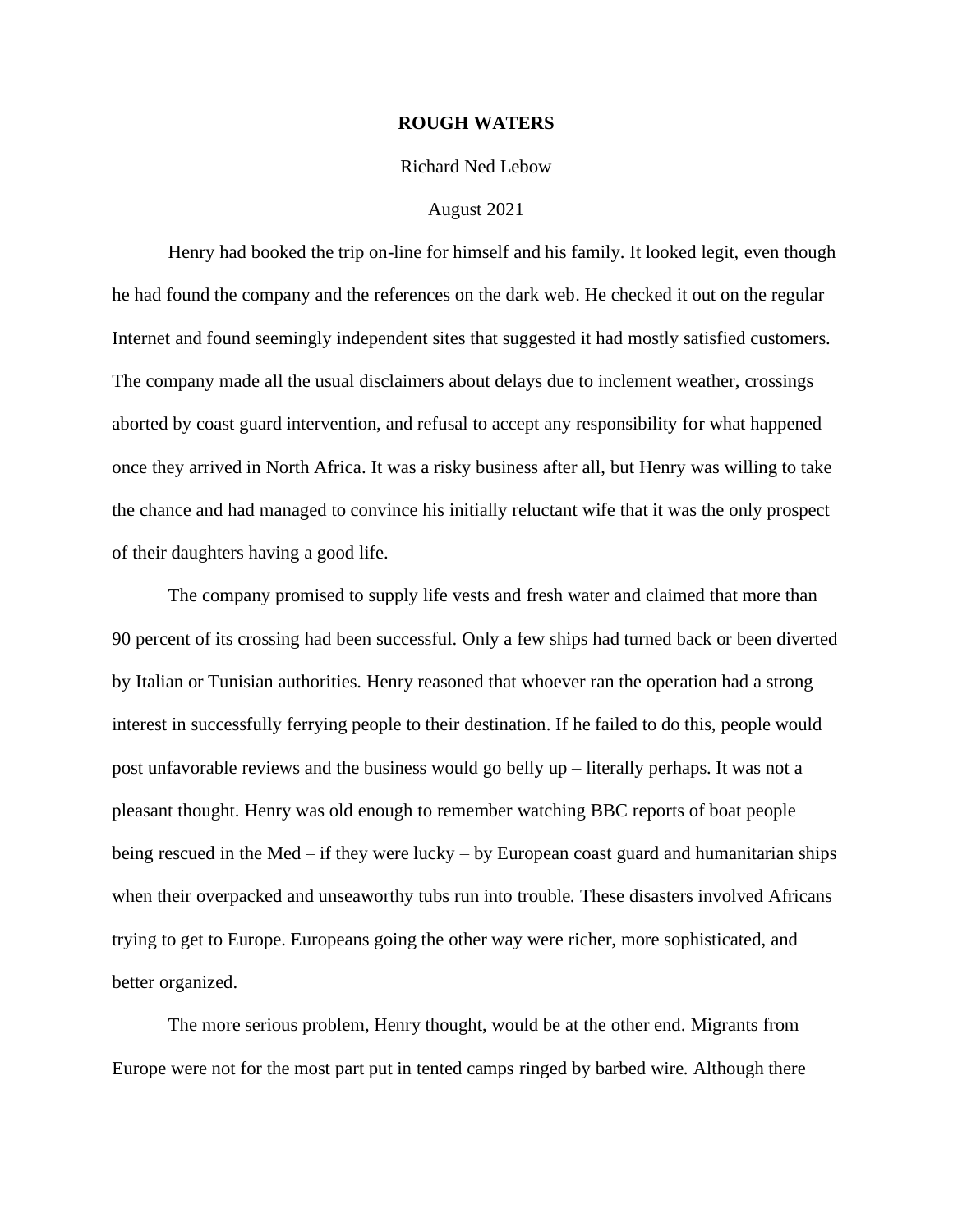were some who argued for such treatment on the grounds of revenge. They were treated politely, transported to hotels they had booked in advance, and given the freedom of the city. They were also shaken down for money. For many migrants, North Africa was only a temporary destination. They were in transit to sub-Saharan Africa. Either way, North African authorities demanded considerable money for either residence or laissez-passez permits. It had become a major source of income for littoral countries, surpassing remittances they received from Europeans of North African origin.

Henry had tried for some months without success to arrange for a quick path to citizenship for himself and his family in an English-speaking African country. He promised to set up a business, employ locals, and benefit the economy. African countries received a multitude of such offers and sold citizenship to the highest bidders. Henry was not in this category. He was comfortably middle class, an executive at a medium size firm with solid experience in marketing. His offer to establish a profitable business was not fully credible. In the absence of a visa he could not board a flight for Africa. The Mediterranean was the only escape route from himself and his family. The alternative, staying in Huddersfield, he considered out of the question.

Charlotte initially thought Henry was losing it. Moving to Africa was not her idea of a better life. She knew many people talked about a bleak future but they had a life here in Huddersfield, and a good one at that. She had grown up in a working class family and was now comfortably middle class. She was not about to leave on a lick and a promise, and she convinced herself, the naysayers were all exaggerating. The British had always pulled through and would do so again. Her commitment to stay began to wane when her sister and husband left for Australia. He had family in Melbourne and they arranged for visas. Then came the floods and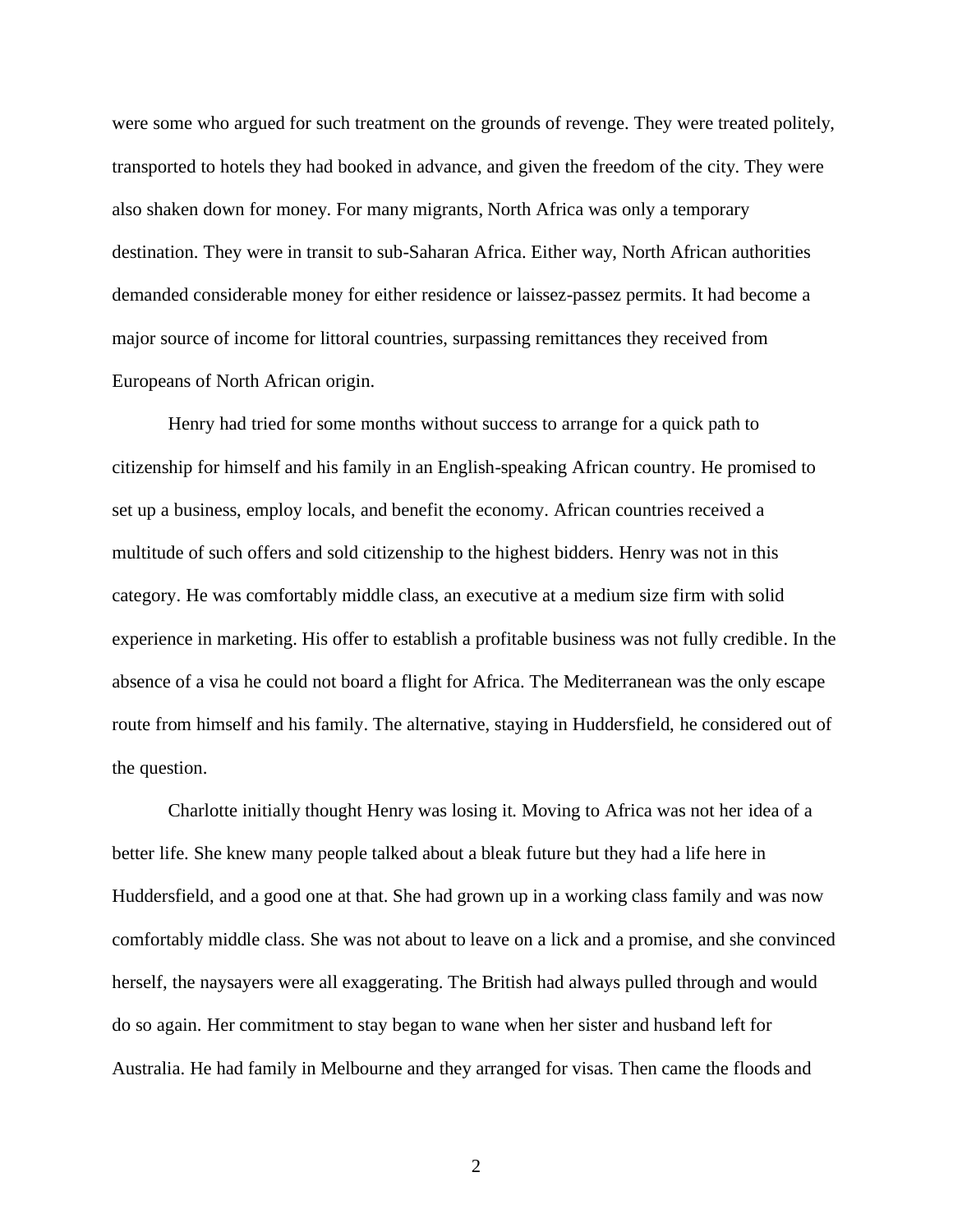fires. Huddersfield avoided both, but the local and national news carried the stories and the fighting that broke out in their aftermath. The city was nevertheless on edge and a fire, totally unrelated to climate change, turned into an urban riot. Police fought looters, racial tensions rose, and random acts of violence rose dramatically. The turning point for Charlotte came when her daughter and a friend were roughed up by young thugs on their way home from school. They stole her daughter's watch and gave her a black eye.

The drive to Italy was unproblematic but long and exhausting. There were long lines of traffic, accommodations were difficult to book, and food and meals outrageously expensive. Turned away one night from a hotel that had overbooked they spent the night in the car. The young girls slept without difficulty, their parents did not and had to drive ten hours the next day. Crossing borders was also a problem. The French had all but excluded the English from entering their country and had used their preexisting facilities at Calais to inter those who came across without valid transit visas. There was a grand irony here because London had helped to pay for these facilities in an earlier era to keep illegal immigrants out of the United Kingdom.

Henry and his family had the proper transit papers for France but getting them for Italy proved more difficult. They had to pay a lot for them to the boat company, which provided this service. Altogether, Henry had paid 2,000 Euros for each of their four passages and another 1,000 Euros for transit visas. He could imagine the boat owners and the Italian bureaucrats arguing over how to split this bribe. Henry and his wife Charlotte had racing hearts at the Italian frontier – Schengen was by now history – but were waved through. They had two more days of driving to reach Reggio Calabria, where they would overnight before taking the car ferry to Messina in Sicily.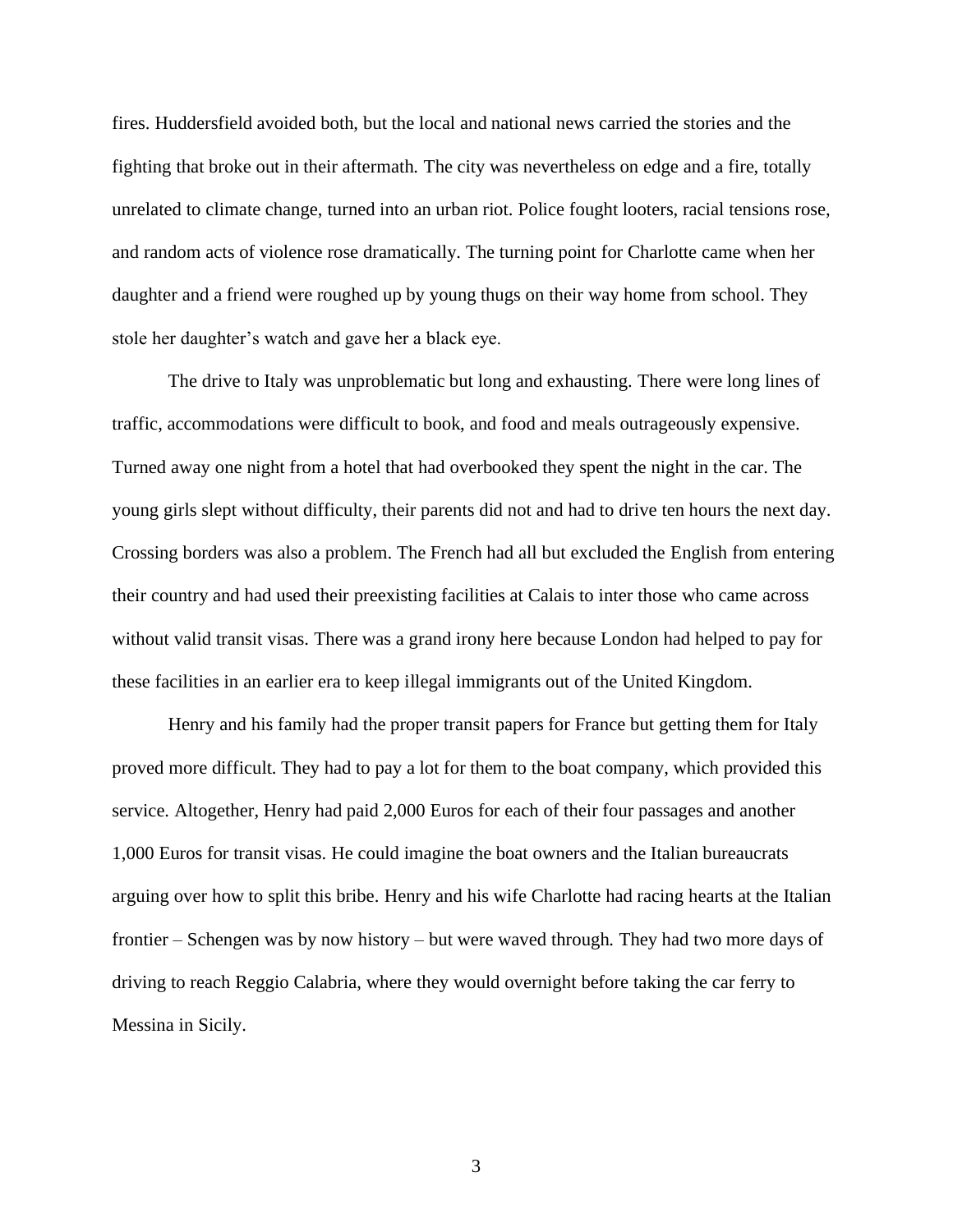Henry kept the car radio on for news alerts in case something happened that caused them to deviate from their route. They were fine, but England was not. The United Kingdom had broken up a few years earlier, with first Scotland and then Northern Ireland going their own ways. Wales was considering leaving as well. The rump state of England was in great disarray. The recession was deepening and threatening to become a recession. Violence was on the rise, much of it directed, as always, against immigrants and minorities, but also against the government. The Tory government had promulgated a set of rules for dealing with the emergency, rules they changed regularly to everyone's annoyance and confusion. But certain prohibitions were constant but regularly broken by individual ministers. The prime minister refused to discipline his cabinet. It leaked out that three ministers, including the Chancellor, had made arrangements to emigrate with their families. The most egregious exposure was of the Defence Secretary who appeared to have transferred important military assets to Australia in return for citizenship for himself and his extended family of twelve.

People did not take kindly to this double standard. Several local Tory offices were torched or broken into and trashed. A former prime minister, who proclaimed his intention to relocate to the Caribbean, was roughed up by protestors before being rescued by the police. Shots were fired at a cavalcade carrying the current prime minister, wounding a bystander. In a well-read *Guardian* piece, a columnist known for her biting wit, compared the behavior of upper class passengers on the *Titanic* to their present-day counterparts. It was a myth, propagated by publicists for the well-heeled, that women and children were evacuated first for this sinking ship. In practice, the men mostly tried to save themselves and few lifeboats were left for those who had not traveled first class. There was no chivalry at sea, as there was none when the seas threatened to overwhelm the island of Britain. The columnist cited LaRochefoucauld who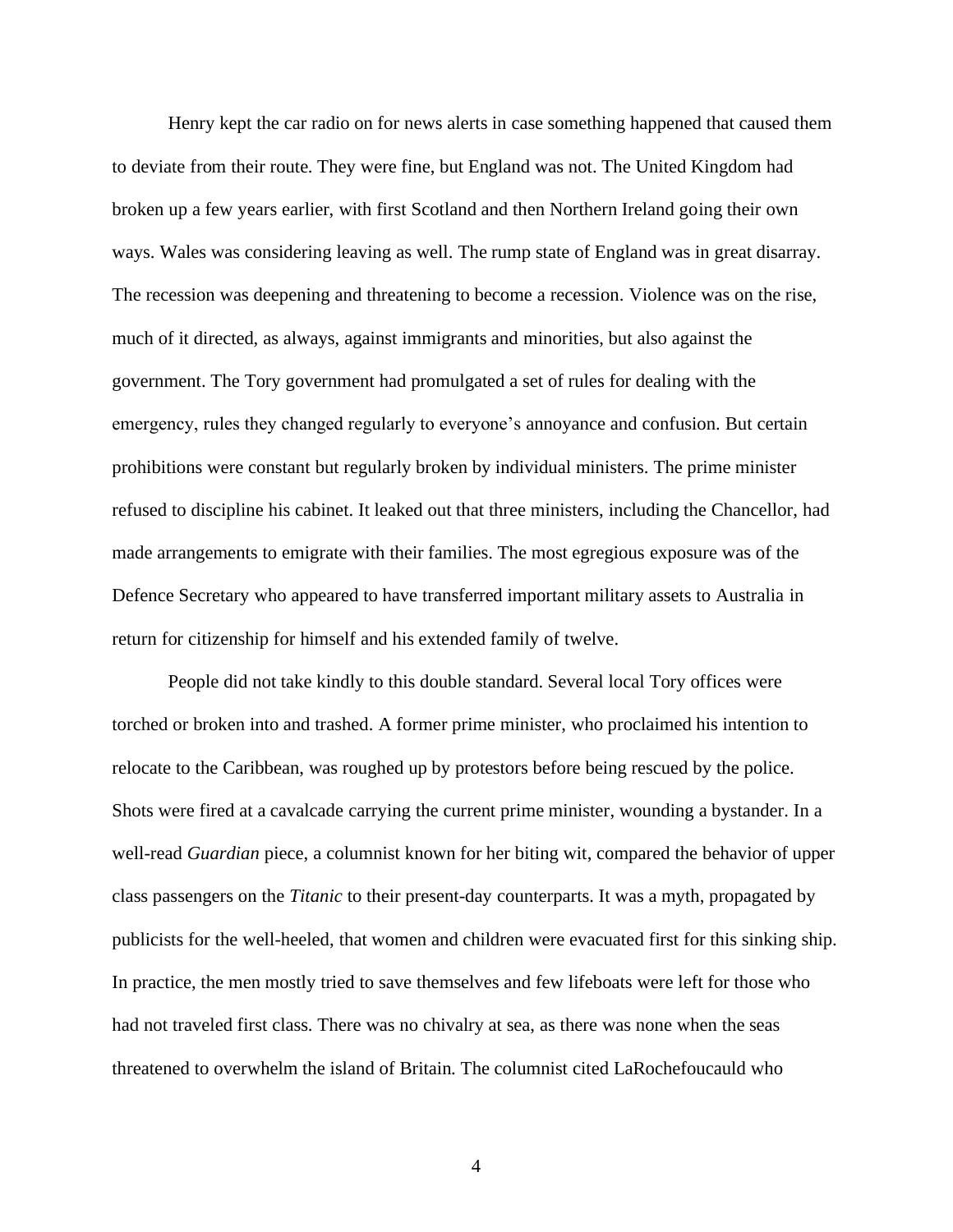described hypocrisy as the homage vice pays to virtue. Self-interest had become so blatant among the privileged classes, she observed, that hypocrisy was no longer necessary.

"I'm glad we're leaving," Charlotte said after listening to the BBC news. "It's not the country I grew up in."

"I'm afraid it is," Henry said. "We just turned a blind eye, dismissing this kind of behavior as unacceptable and abnormal. We're the abnormal ones in our commitment to more traditional values."

The BBC news concluded with its daily weather report which these days included an update on the Atlantic Ocean. For the tenth day in a row, and 150 days of the last two hundred, the temperature of the water was more than four degrees below average. The Gulf Stream no longer reached Europe. It had not for some two years now. Instead, the Bear and Spitzbergen currents flowed from the Arctic south to blanket the British Isles. They were rapidly cooling not only Britain and Norway but most of northern Europe, which for millennia had depended on the warming waters of the Gulf Stream. It formerly flowed at an average speed of three knots per hour, was sixty miles broad, a hundred fathoms deep, and its water started north with an average temperature of 50 degrees. It followed the American continent north until it met the Labrador Current and then turned east toward Western Europe.

The news was followed by a discussion, a debate really, pitting a respected climate scientist against a Tory politician who was head of the Climate Research Group.

"Do you want to hear it, or should I turn it off?" Henry asked his wife.

"Let's listen for a few minutes. Otherwise, I'll concentrate on how slowly the traffic is moving."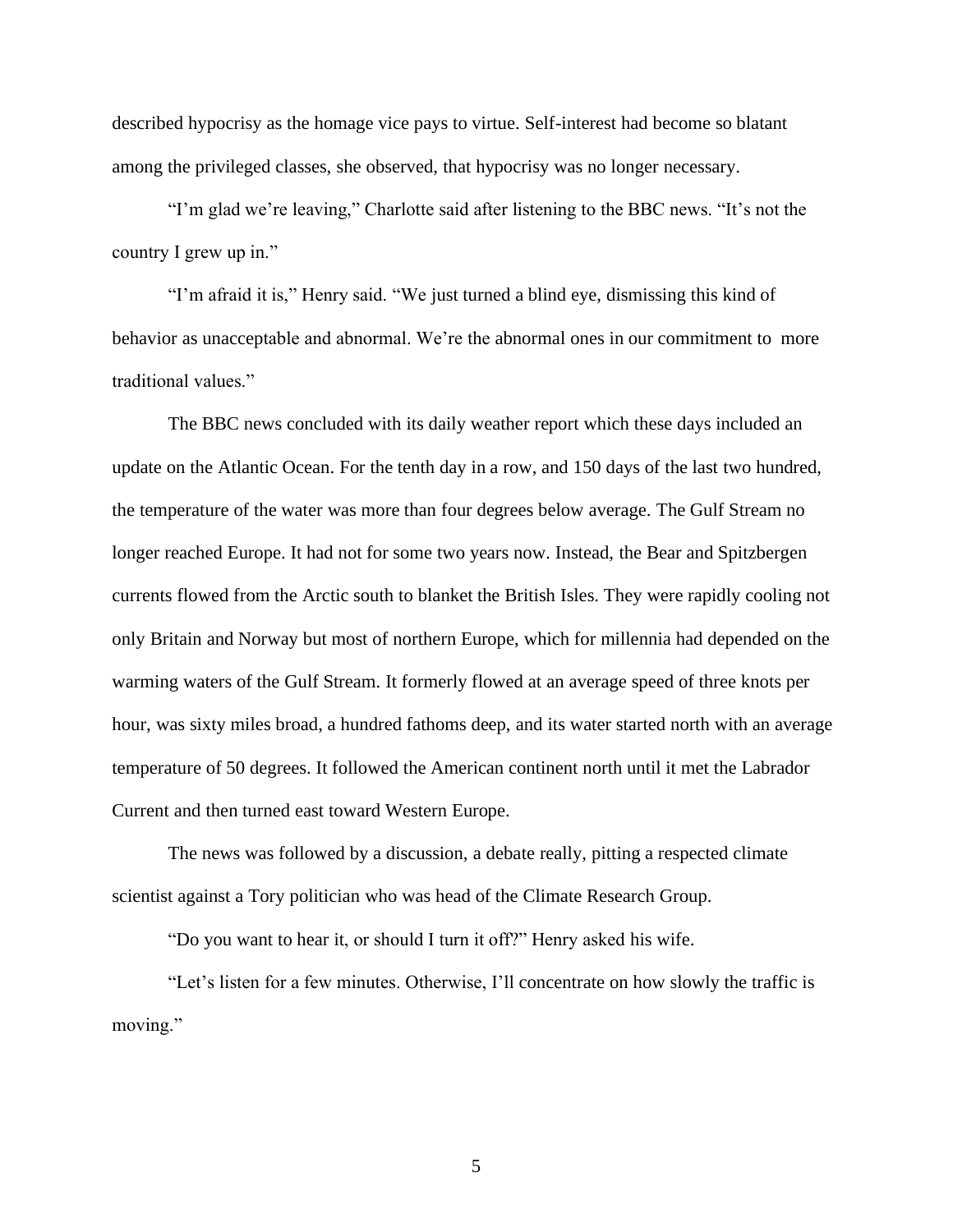The climate scientist began by noting how their models were only roughly accurate and at best established a range in which change would occur. The Tory MP lit into him: "If your models are guesswork you have no right frightening people and even provoking them to violence."

"Our models are not guesswork. Climate change is real. People have a right to know. In any case, scientists don't provoke violence. Politicians do."

"Is that so? First you predicted that the world was heating up. Now you say it is cooling down and that the glaciers will return. This is all nonsense. Our studies suggest that cooling will benefit the British economy."

The scientists tried to stay on point and describe some of the complexity of climate change "The world is heating up due to carbon and methane emissions caused by human machines and farms. But it is uneven. Some parts of the world are getting colder, and all of northern Europe will be covered by glaciers within a century or so because the Gulf Stream no longer warms us. Hotter Atlantic waters have slowed down the Gulf Stream, then to stopped it from flowing across to Europe. Now, it doubles back to the Caribbean, making us colder and bringing serious flooding to the US east coast."

"Glaciers move an inch or two a year. The Climate Research Group calculates that it would take at least a million years for them to cause any problem."

"If I'm not mistaken, this the same group that under a different name calculated that Brexit would be a boon to the British economy?"

"Please turn it off," Charlotte said. "I'd rather watch the traffic. I'm now thinking that all this carbon emission might be a good thing if it slows down the glaciers."

"You don't really believe that?"

"No, but it is a comforting thought."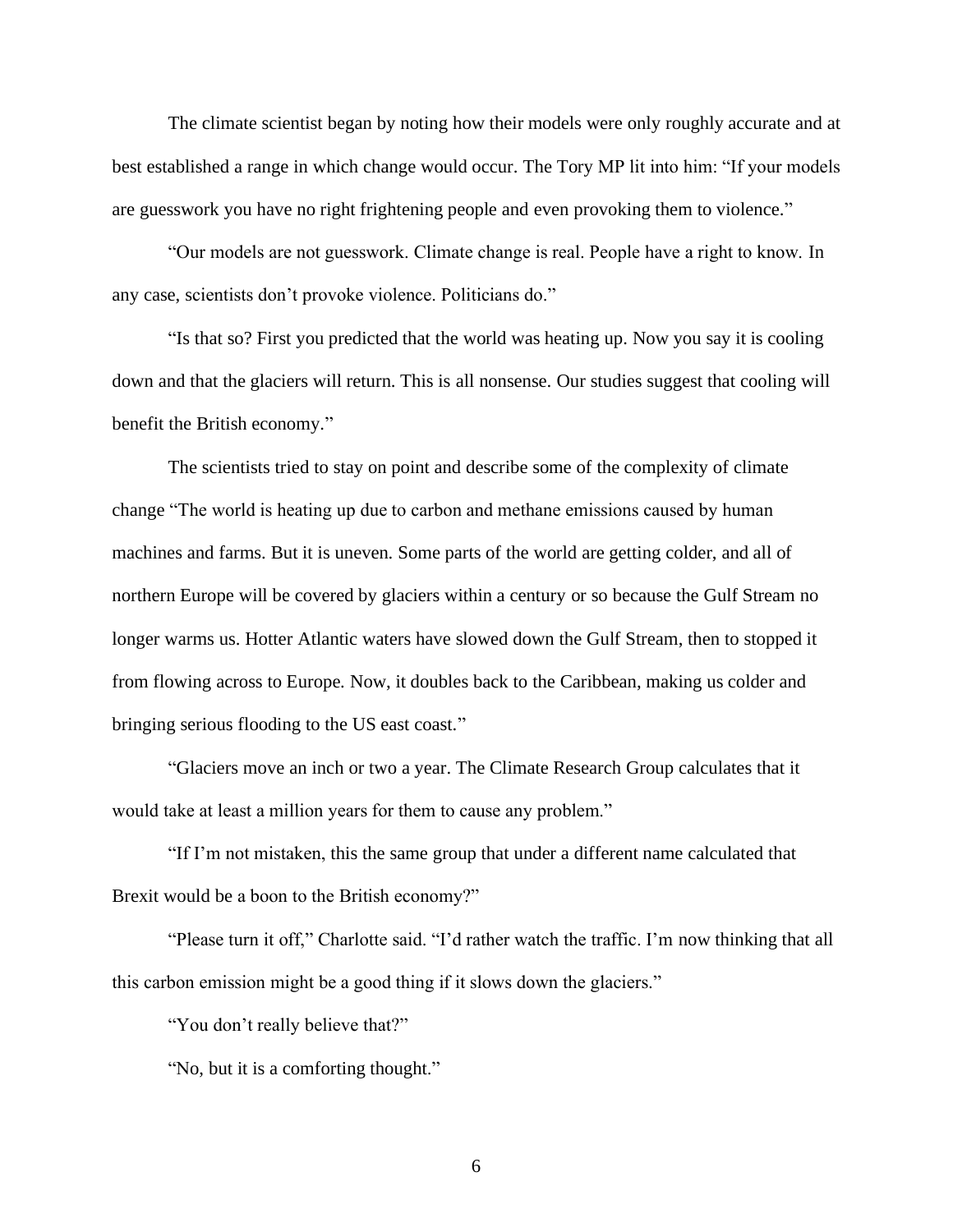The girls were surprisingly good travelers. Henry and Charlotte stopped every few hours to let them run about. They let them order pizza for lunch and have ice cream later in the afternoon. Charlotte told them they were on a big adventure. They were on their way to a new home that would be warmer and where they could swim all year long.

"Will we have a swimming pool?" her daughter Olivia asked.

"Wouldn't that be nice," Charlotte said.

"Would you like to swim with me before or after breakfast?" she asked Olivia.

"I'd have to get really early. Could we do it after school? And could I bring a friend?"

"Of course, dear,

"Are we there yet, mummy?" Olivia asked.

"I'm afraid not dear".

"I have to make pee-pee," four year old Emma announced.

"OK, darling, daddy will pull over."

They reached the Tuscany-Umbrian border and overnighted in an undistinguished hotel in an undistinguished town that had the advantage of being just off the motorway. Charlotte convinced both girls to have spaghetti Bolognese instead of another pizza. Their parents were more adventurous and shared some ravioli made with allegedly wild mushrooms and then  $\langle a \rangle$ cutler. They washed it down with a good local red, a Montepulciano.

"Meat will soon be something of the past," Charlotte said. Henry agreed, and wondered if they should feel lucky or guilty about eating it now.

"Lucky, I think. And luckier still to be escaping England. "It's only going to get worse."

"I'm afraid you're right. Holland and Scandinavia are more threatened by high waters or cold temperatures but they've dealt with it better. And then there's Ireland."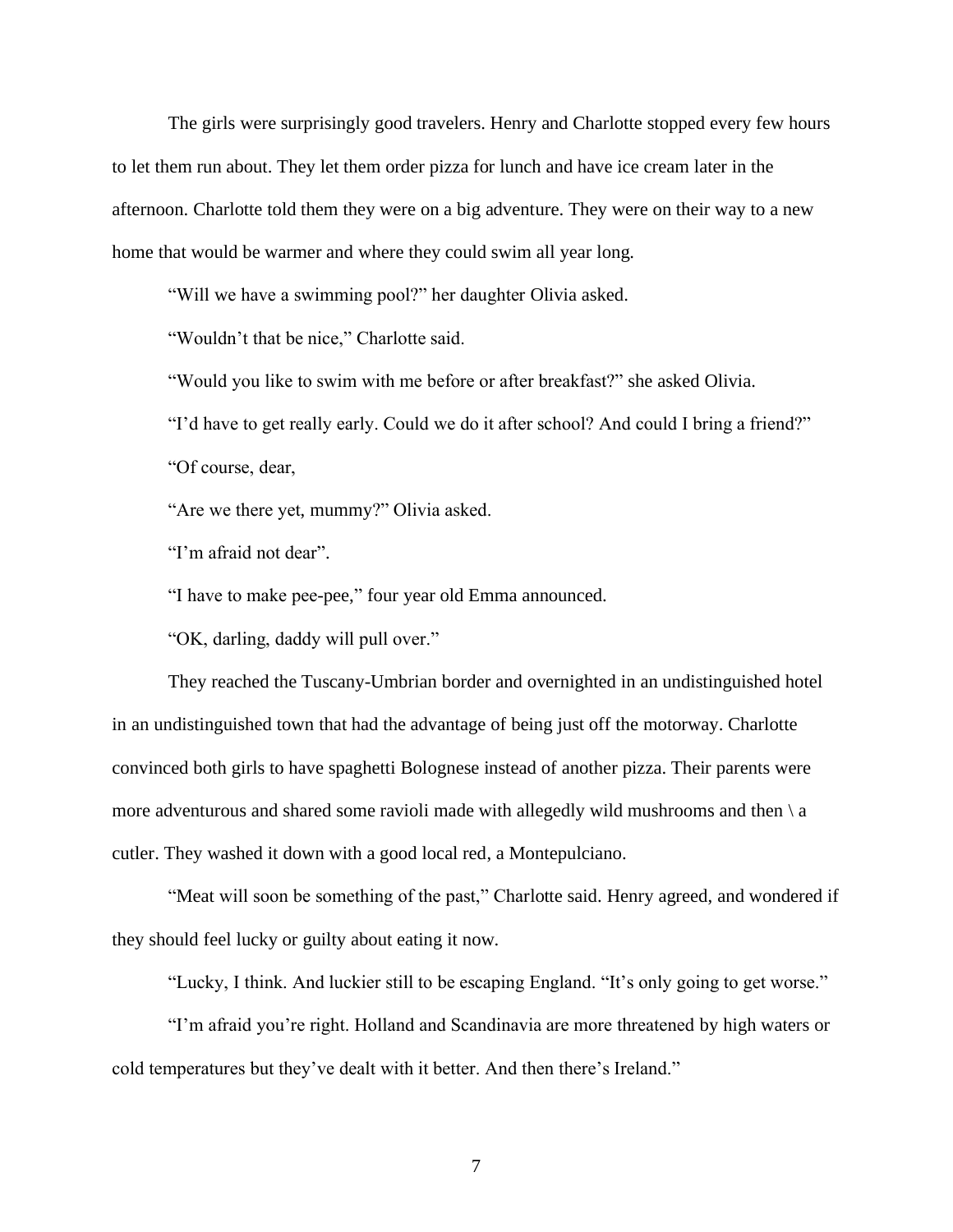"Clever buggers they are. You can't help but admire the Irish, arranging for their entire population to emigrate to America over the next twenty years. They've got lots of support in the congress, let alone in the White House."

"And it didn't hurt to send the Book of Kells to the Library of Congress on permanent loan."

The next day's drive was difficult because of the bad weather. It made for stressful driving even though it was all motorway and not so trafficked once they got south of Naples. They had been so exhausted the night before that they and the girls slept later than usual. They had time to do their email but not their normal perusal of the newspaper. Charlotte checked out a few stories on-line on her phone and read them aloud to Henry as he drove. They decided to listen to the BBC news but not any discussion that followed it.

The big news of the day, new demonstrations and violence aside, was the decision by Cambridge and Oxford to relocate to the US. Cambridge was going to someplace called the Upper Valley in Vermont and New Hampshire, where the two states, with federal backing, had made an offer the vice chancellor said she could not spurn. Oxford was moving to New Jersey. The prime minister was apparently blindsided by the news and insisted that King's College Cambridge would not be allowed to remove and take the stained glass windows from its cathedral to put into an American replica. St. Paul's School in London was relocating to Washington, D.C. The Archbishop of Canterbury insisted that he and other members of the ministry would remain in the country as long as there were English people who needed them.

"In that case," Henry said, "they could leave now."

They arrived more or less on time in Reggio, had another early night, and took the ferry the next morning across the Strait of Messina. They then drove south to Catania and then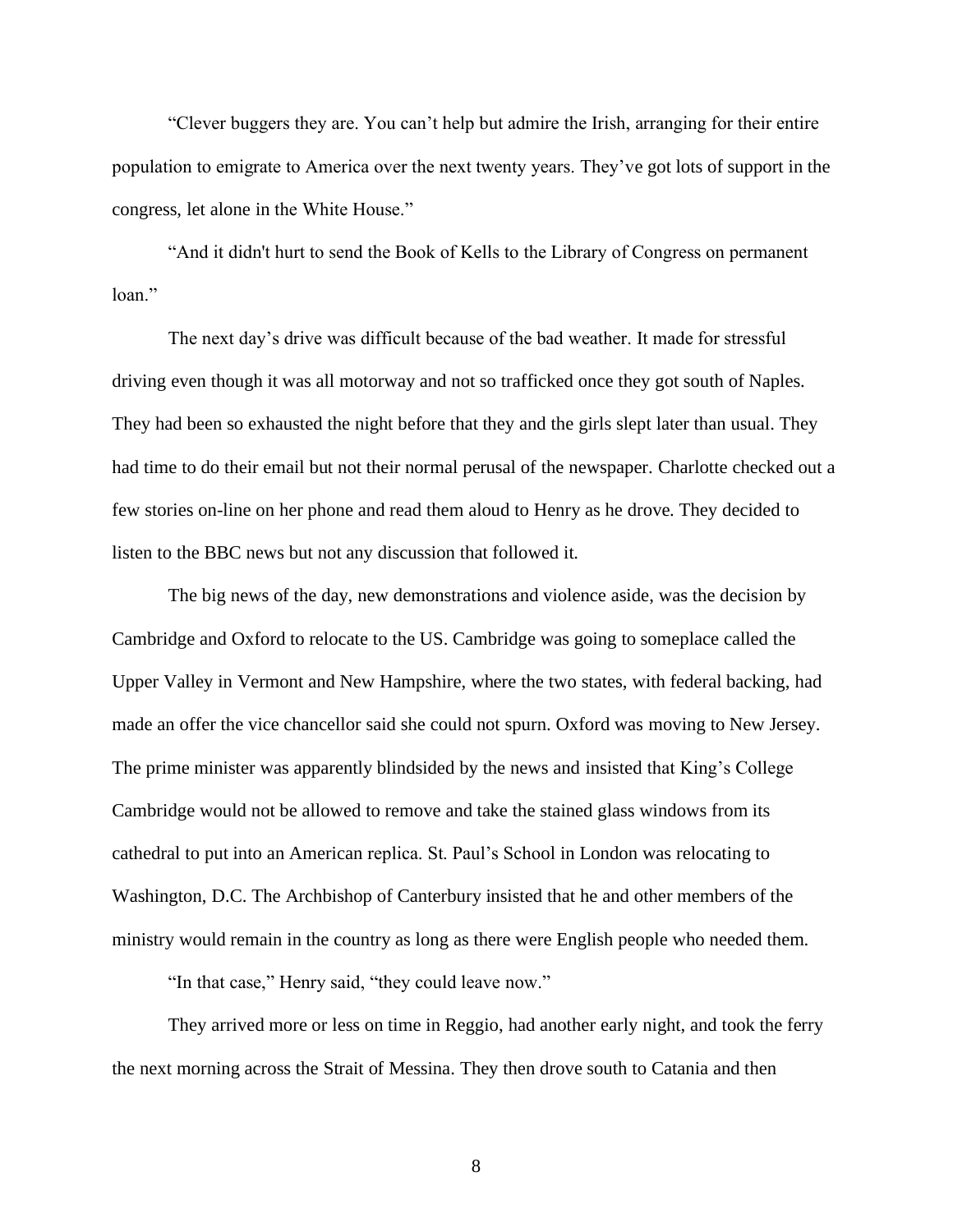southwest to the small seaport city of Licata. It was settled by the ancient Greeks, later ruled by Romans, Arabs, and Angevins, and Bourbons. The allies landed there in 1943, doing a lot of damage to the town. It was the setting for John Hersey's famous novel, *A Bell for Adano*. Charlotte filled Henry in on the history when it was his turn to drive. Sightseeing was not on the agenda.

They finally arrived at their destination and checked in at their little albergo. As previously instructed, went to the Café Grangela and gave their names to the proprietor. They bought ice cream for the girls and coffee for themselves. Some twenty minutes later a Signor Rossi arrived and joined them at their table. He assured them that their departure would take place as scheduled at 5 am the following morning. Someone would collect them and their belongings at the albergo. He took their car keys and had them sign over the ownership papers. He told them that he would, as agreed, be depositing the sum they had settled on for the sale of the car as soon as he had it inspected. Henry worried that he could just walk off with the car but could not see any way of preventing it. He had no choice but to trust Sr. Rossi. He did not feel at all good about it.

The kids slept well but Charlotte and Henry were up most of the night. They dragged themselves out of bed, woke the kids, and went downstairs. A man named Salvatore introduced himself and told them they were waiting for several more people. He turned on the lights and the coffee machine, put on an apron, and made them unexpectedly good cappuccini. By now four other people had arrived, also interested in some coffee. He returned from the kitchen with milk and biscuits for the girls and in halting English asked their names.

All eight people followed Salvatore on foot to the waterfront and to a boathouse with large doors and corrugated metal sides. Inside, they encountered another ten people. There were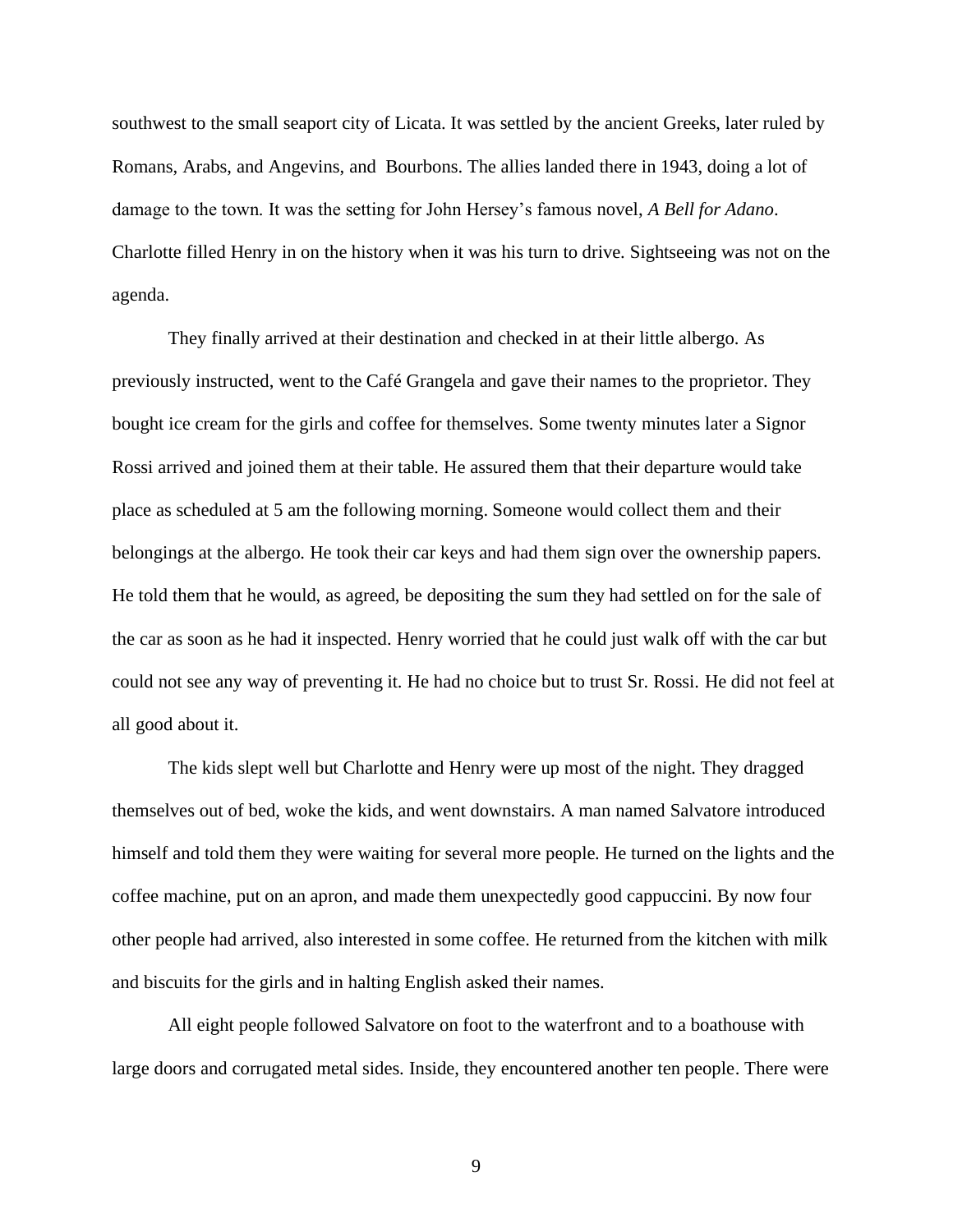two English couples, one of them formed by two middle aged men. Four others were speaking what appeared to be Flemish or Dutch. The remaining two people were young men who seemed to be crew. The passengers had been told to come with no more than 25 kilograms of belongings per person, packed in something water-tight. The two crew members collected the luggage and told everyone it would be stowed on the boat. They distributed life vests, including small ones for the girls. Charlotte had brought her own, which were the best available for kids, and two for herself and Henry. Two more young men arrived with pastries and coffee and almost everyone indulged. The group was told that, as promised, they would provide a meal during the crossing.

Henry was impressed by the operation until they were escorted out to the dock and approached the ship. It was nothing like those sleek, modern vessels in the on-line brochure. It was an old, wooden hulled fishing boat that did not look all that seaworthy. There was only a small cabin for the skipper and a couple of crew, which meant that passengers would have to stay on the deck where they would be exposed to the elements.

"Surely that's not our boat?" Henry asked Salvatore.

"Yes, it is."

"It's nothing like the ships you advertised."

"It's what's here and what we are using today."

Henry was not the only upset passenger. Several joined him in demanding to speak to whoever was in charge. Salvatore was not initially responsive but finally made a call on his mobile when most of the group insisted they were not boarding that tub or doing anything else until his boss made an appearance. Close to thirty minutes elapsed before a late model Alfa Giulietta appeared. A very tanned and sportily dressed middle-aged man in dark glasses emerged and spoke in Italian to Salvatore.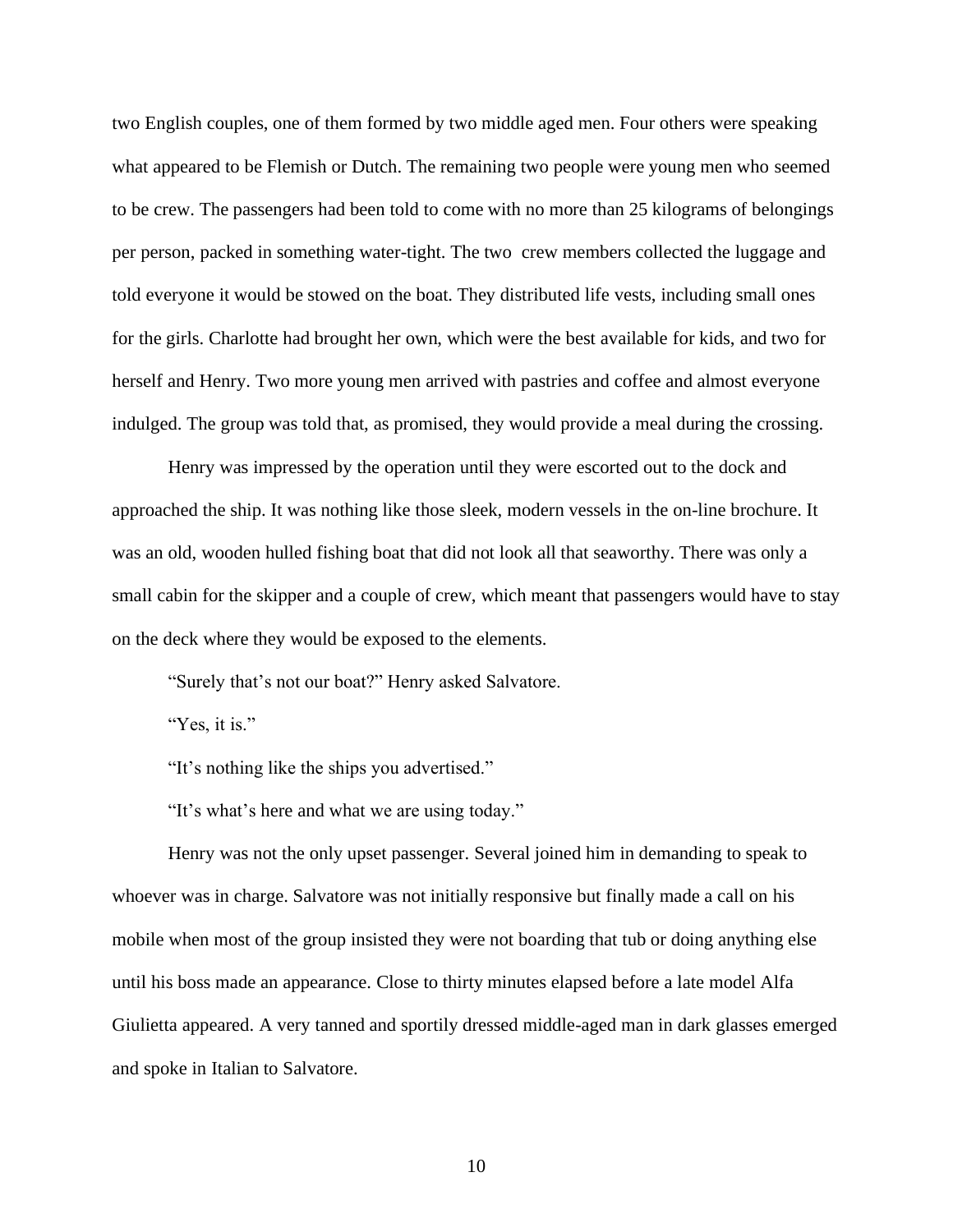He then turned to the group and explained in passable English that their two principal ships were in use and this was the only other boat he could press into service today.

"The we will wait until tomorrow," one of the Flemings or Dutch said.

"That won't be possible," the man in sunglasses said. "Those ships are booked tomorrow and this is what is going out today."

"I said we will wait until tomorrow," the man repeated.

"You can wait as long as you like," signor sunglasses said. "Tomorrow's ships are fully booked. There's no room for you unless some people don't show up, and that is unlikely."

"And why is that?" someone else asked.

"Everyone from northern Europe is anxious to escape. I turn people away every day."

"Surely, you can fit eight more people on one of your ships."

"I can't and I won't. We book to legal capacity and I don't want to get into trouble."

"You're in trouble with us," someone else shouted. "You took good money for a passage on a seaworthy vessel and now you want to send us across the Mediterranean on this aged fishing boat." There were murmurs of support from the group.

"I understand you are unhappy," signor sunglasses said. "And I will make you an offer. First, let me assure you that this old fishing boat is completely seaworthy. It has fished in these waters for many years without a problem. It has a solid hull and is only slightly slower than the bigger ships. Best of all, the sea today is calm, the crossing will be some six hours, and if we leave now you will be in port by mid-afternoon. Tomorrow and for two more days the weather will be bad. My regular ships can make it across but the passage won't be pleasant."

"What is your offer?" Henry asked.

"I will refund half the cost of your passage."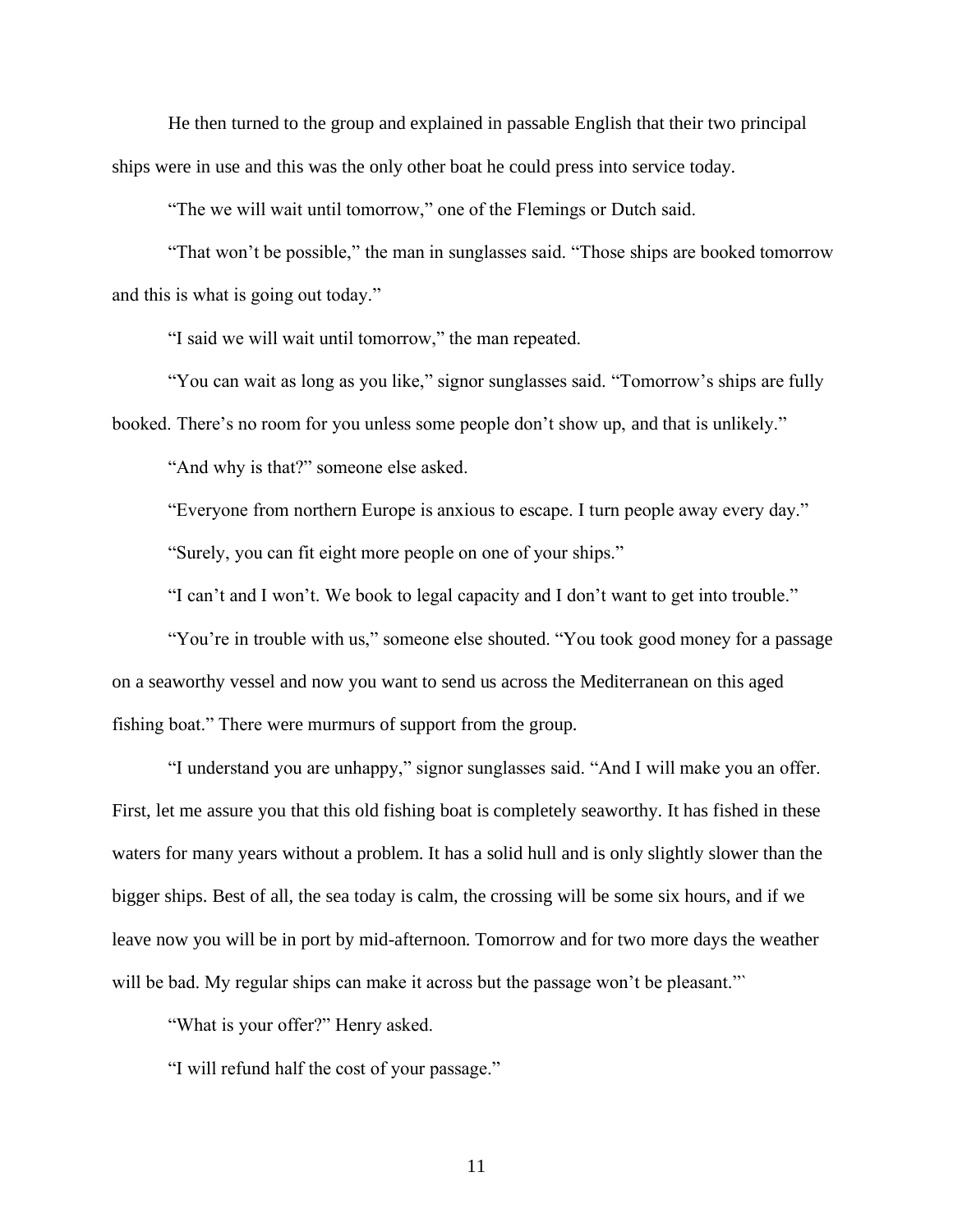Discussion ensued among the passengers and most seemed willing to accept the deal.

Henry asked how they would know if actually honored his commitment. Mr. Sunglasses thought for a moment, held up his hand for silence, pulled out his mobile and made a telephone call. He then explained to the group that he had awakened his banker who promised to do the transfers as soon as I got to work. "That's the best I can do," he said. "The alternative is to hang around and wait for no-shows and that could be some time. I can't predict."

Henry and Charlotte walked a short distance back from the pier to consult. They didn't like the boat but felt reassured by why Signor Sunglasses had said. They wanted to leave today and did not want to face the uncertainty that refusing this passage would create. The weather was lovely and a smooth crossing would be much easier for the girls. "Even if we don't get half the money back," Charlotte said, "we will still get to Africa."

The gay couple decided to wait for a larger ship and have a little holiday in Sicily in the interim. Everyone else accepted the offer and their luggage was loaded into the hold and they were invited on board. One of the crew motioned to Charlotte and explained to her in a mix of Italian and English that that it would be safer for the girls in the cabin. Charlotte could come inside too.

The sun had already risen when they pulled away from the dock. They made their way past the rock barrier on their port side until they were in the open sea. The water was calm and there was only the gentlest of swells. Charlotte went into the cabin with two loudly protesting girls in tow. Henry stayed on deck and chatted up the other English couple. It soon became uncomfortable on deck because of the heat and passengers sought cover under the tarp the crew had slung across the ship forward of the cabin. They altered course and were now running abeam of the swells rather than into them. The ship rose and fell and swayed to one side or another.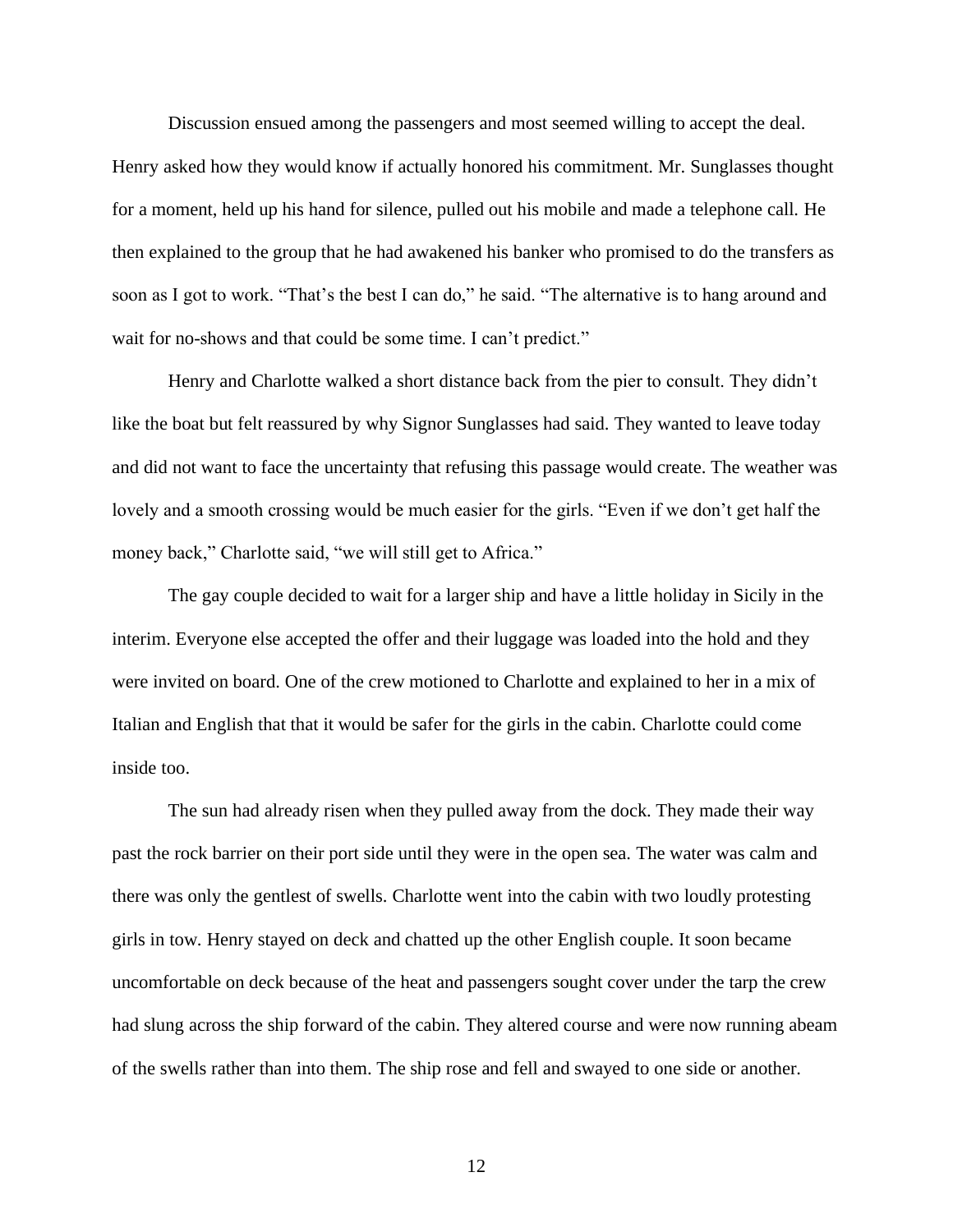Several of the passengers found the motion uncomfortable, including one who had previously put on an anti-seasickness patch. Charlotte and the girls were unaffected, as Henry found out when he went inside to check on them. Boredom soon set in except for those struggling with the motion of the ship.

All ships underway are required to have their transponders on at all times. Unknown to the passengers theirs was traveling black to stay undetected because it was not licensed to carry passengers. For the same reason their sonar was not turned on. This put everyone at risk because they were crossing busy sea lanes plied by giant tankers and cargo ships. All these vessels had good, active radar, sonar, and computer programs that warned the bridge of ships in their path. Any collision would be fatal for a smaller vessel, as would passing too close in their wakes. The crew was not worried because the visibility was good and they periodically scanned the horizon with their binoculars. Mostly, they were on the lookout for coast guard and naval vessels that might intercept them. Their number had increased as the trade in illegal crossings of the Mediterranean had become routine. The crew knew they would have no trouble leaving port because all the local officials had been paid off. The risk of interception increased once they were out of Italian coastal waters. Coast Guard and naval vessels also avoided the busy commercial sea lanes unless they had a special mission that brought them there. Knowing this, the fishing boat headed out into one of the busiest waterways to keep it out of sight.

Fog or haze can develop very quickly at sea with little or no advance warning. This happened at lunchtime when everyone – the odd queasy stomach aside – was munching on sandwiches provided by the crew and drinking bottled water. Most people were feeling relaxed now that they had reached the halfway point of their crossing. As the fog thickened the swell increased and the temperature dropped. Their vessel maintained its speed and the captain turned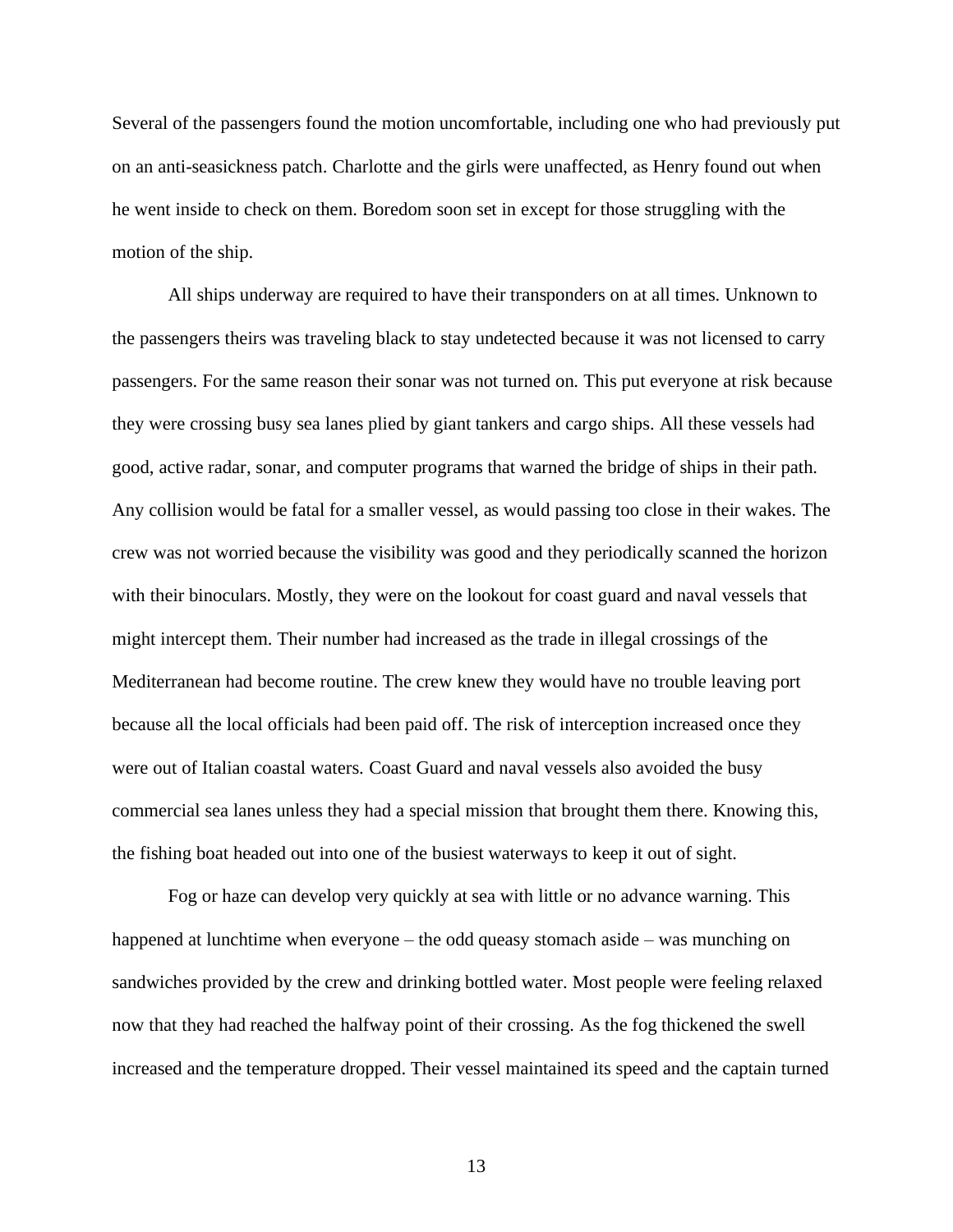on its searchlight. This had little effect, as expected, and he cut the light. He also slowed down but it was too late. The fishing boat plowed into some low, unforeseen object. There was a crunching noise as it penetrated their hull. Their sudden loss of weigh and buckling of the deck threw passengers overboard, or worse, into the cabin wall or a bulkhead. Moments later the vessel and those in the water were hit by the wake of a large ship. Water washed over the damaged fishing boat because its prow was at the waterline and could not rise over the wave. The remaining passengers and crew were carried overboard and many were quickly separated from their vessel and one another by the successive, if now receding, wakes.

Charlotte and her daughters were lucky. Charlotte was pushed hard against that wall of the cabin on which she already leaning and then flung forward. She collided with a crew member, not a railing or wall, and was bruised and stunned, but not badly injured. The two girls were sleeping on a mat beneath her and were tossed about. They were young, had been totally relaxed, and were uninjured despite their encounters with the sides of the wheelhouse. Charlotte gathered them up once she collected her own wits. Her next thought was about Henry, who was nowhere to be seen. Looking through the smashed wheelhouse windows she could see no passengers on deck, and only some of the deck as the rest was under water. She realized the boat was sinking and knew she needed to get off and away before it dragged her and the girls under. She pushed the still dazed girls out of the wheelhouse; its door had been sheared off and was lying at the back of the boat, most of it overboard. She somehow managed to get the girls to the door, on top of it, then climbed on herself and with a heave pushed it away from the boat. This was not hard to do as the fishing boat was gradually sinking and the door about to float free.

The last of the waves generated by the big ship had passed and the sea had calmed down. Charlotte made the girls hang on to the rope that ran across the door and was previously used to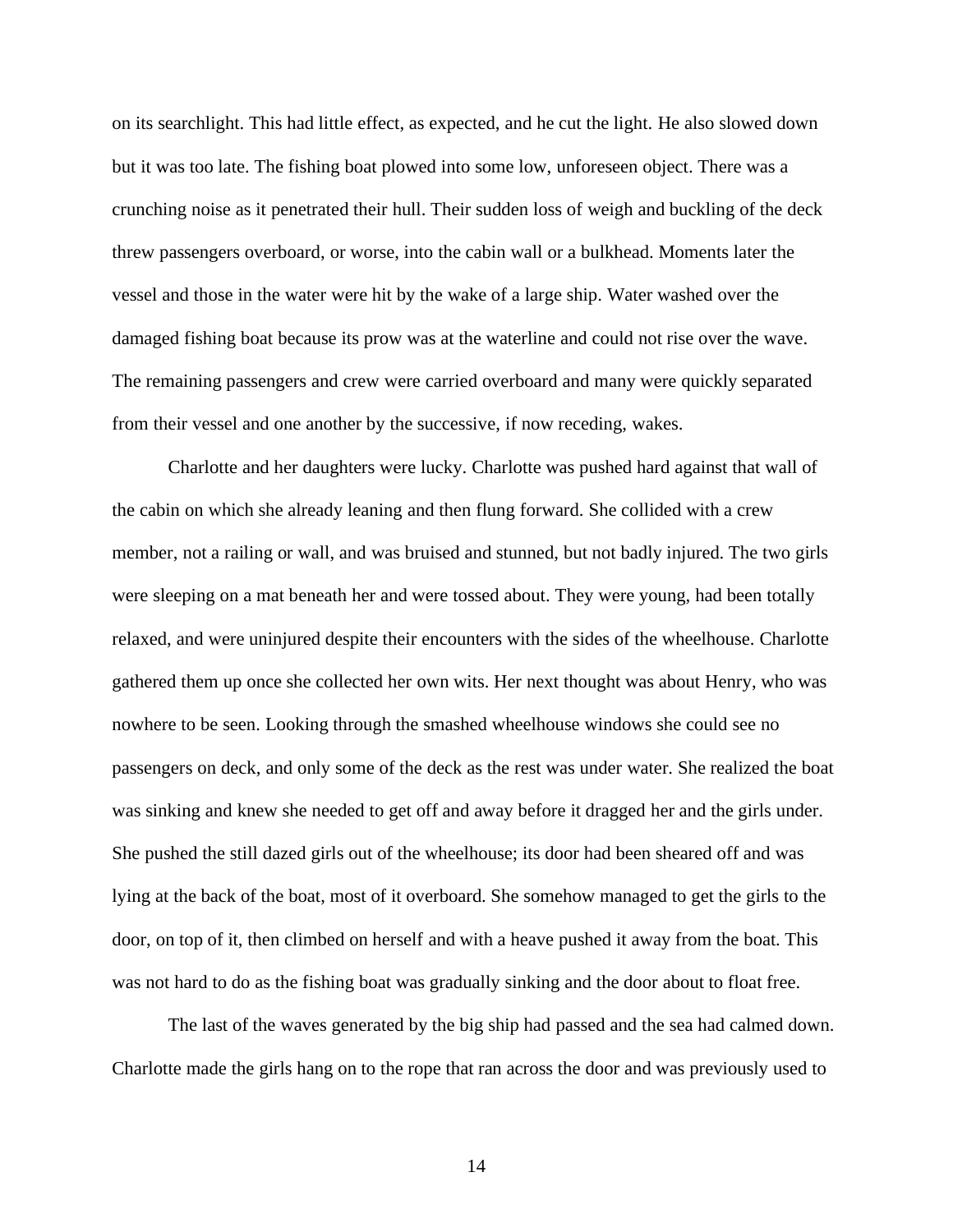open it from the inside. She lay down and paddled, moving the door away from the boat and looking out for Henry. It was hard to see anything much in the fog; visibility was limited to about ten feet. She shouted out his name but no received no reply. She saw no other passengers, which was not a good sign. She told herself that Henry was safe and would find them. She continued to shout his name, as did the elder of the two girls. Charlotte flashed Olivia a big smile.

"Daddy will find us," she assured both girls. "Let's shout out his name together every half-minute." To her amazement, her watch was still working, not that she really intended to be precise about when the called out for Henry. It was the only thing they could do to find him, other than keeping their eyes peeled, and, she thought, it would give the girls something to concentrate on. Someone loomed into view and Charlotte paddled in its direction. To her horror, it was a man's body gently rising and falling on the swell. She had the girls look away but they had already seen it.

"Daddy! Daddy!" Emma shouted. Charlotte and Olivia look behind them and there was Henry swimming slowly towards them. Tears came into Charlotte's eyes. She quickly brushed them away and paddled hard on one side of the door to turn it in her husband's direction. Paddler and swimmer quickly closed the distance and Henry reached out to rest himself against the door. This was more weight than the door could stand and it angled sharply with end Henry was holding on to sinking below the water. Emma would have rolled off if Charlotte and Olivia had not caught her. Henry eased off the door, treading water and holding edge of the door only with his fingers. The door righted itself.

"This is not going to work," Henry said. "I'll sink the three of you if I put any of my weight on this board."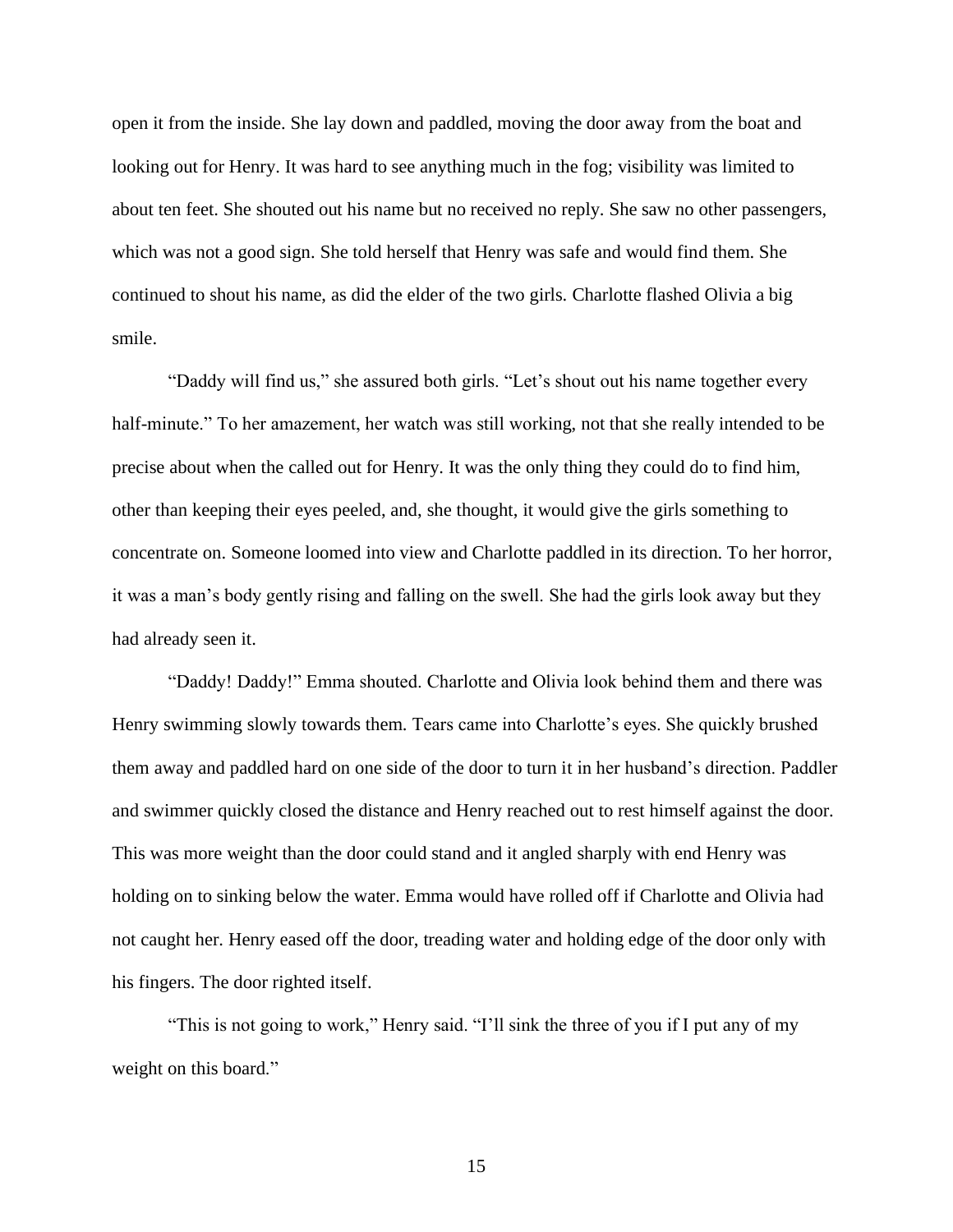"What are you going to do?" Charlotte asked.

"Let me find another piece of wreckage that will support me and paddle back on it."

"How will you know where we are?" Charlotte asked

"Do what you did before." Give me a few minutes to scout around and then shout out every minute or so I can find you."

"What if you don't find another board?"

"I will."

"Lean over and kiss me,"

Charlotte eased forward on the board until her face was close to his. Henry raised his head, kissed her, smiled at the girls and swam off into the mist.

Charlotte looked at her watch this time and waited for a minute to pass. It seemed like an eternity. She counted down aloud and at the end of a minute the three of them shouted "Henry" in unison. There was no reply, but she really didn't expect one so soon. They kept shouting every thirty seconds until they grew hoarse. Charlotte insisted that they continue doing so but was losing hope.

"Maybe daddy found a good board or even a raft," she told the girls but we have drifted too far apart for him to reach us."

"I hope it has water aboard. I'm getting thirsty," said Olivia.

"Me too, mommy," said Emma.

Charlotte was struck by how quiet everything became. The only sound was made by trickles of water coming off the board when its position shifted in the gentle rise and fall of the sea. "How peaceful everything is," she thought.